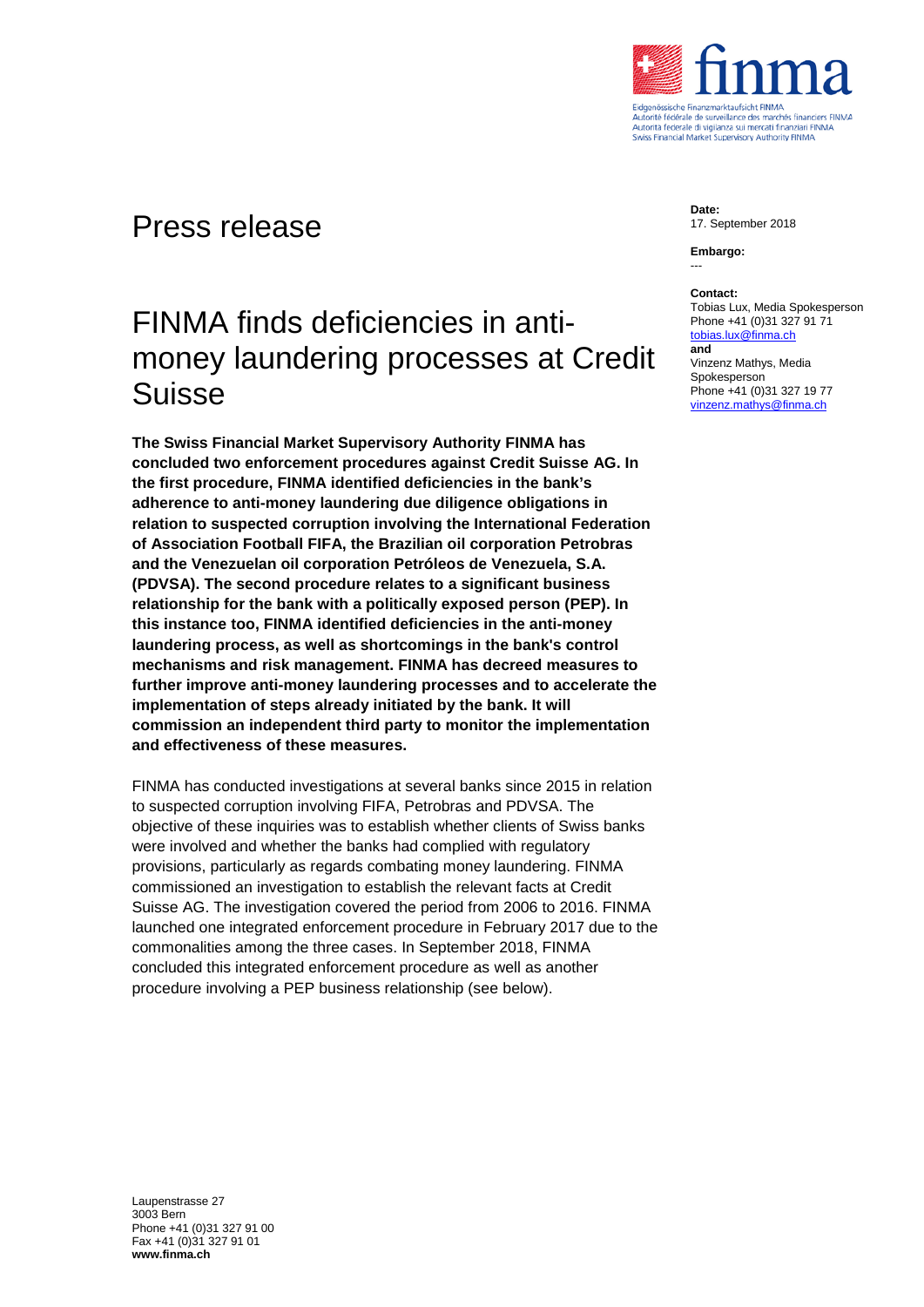

### **Deficiencies in compliance with due diligence obligations relating to FIFA, Petrobras and PDVSA**

FINMA determined through its enforcement procedure that Credit Suisse AG had infringed its anti-money laundering supervisory obligations in all three instances. The established shortcomings are as follows:

- Identifying the client
- Determining the beneficial owner
- Categorising a business relationship as posing an increased risk
- Performing the necessary clarifications upon increased risk plus associated plausibility checks
- **Documentation**

The identified shortcomings occurred repeatedly over a number of years, mainly before 2014. An above-average number of faults were discovered in business relationships opened by the former Group subsidiary Clariden Leu AG. The reviews of the bank's conduct in the FIFA, Petrobras and PDVSA affairs were conducted independently of each other but show similar results.

#### **No automated comprehensive overview of client relationships**

To combat money laundering effectively, every relevant department within the bank must be able to see all the client's relationships with the bank instantly and automatically. Credit Suisse AG has been in the process of implementing such a "single client view" since 2015. Progress has been made, however this overview is still to be extended outside the Compliance unit. This results in organisational weaknesses in addition to the contraventions of anti-money laundering provisions.

#### **Deficiencies in the management of a significant PEP client relationship**

The second procedure relates to the management of a significant business relationship for the bank with a politically exposed person (PEP). FINMA initiated enforcement proceedings in 2016 and appointed an investigator to establish the facts. FINMA again identified shortcomings in compliance with anti-money laundering due diligence obligations.

The bank was too slow to identify and treat the PEP client as posing increased risks. Moreover, the due diligence and corresponding documentation relating to the business relationship were incomplete. The bank failed to meet its heightened due diligence obligations regarding investigation, plausibility checks and documentation regarding the client and certain related high-risk transactions.